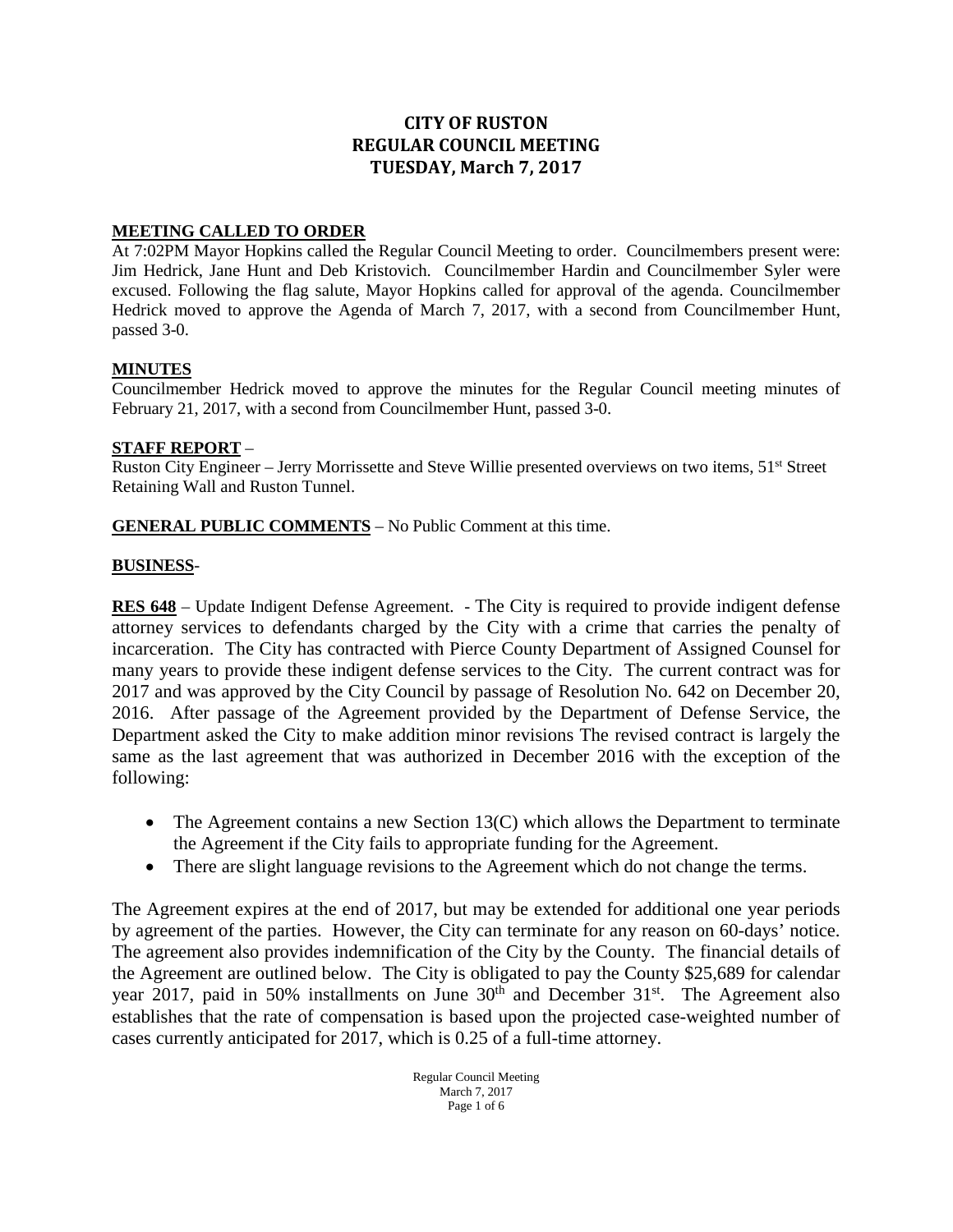Because the City of Ruston is growing faster than many other parts of the County that this office services, the compensation has changed. In addition to the "set fees", if an "outside attorney" is needed due to a conflict of interest by the Department of Assigned Counsel (i.e. indigent codefendants), the City will be required to reimburse the costs of that outside counsel. There is one annual \$1,000 credit for outside counsel already built into the Agreement which will be applied by the County prior to any over-charge being made to the City. Additionally, if a judge rules that an indigent defendant can hire expert witnesses or other professional service provider, then the City will be responsible for paying those expenses as well. Councilmember Hedrick moved to approve Resolution 648, with a second from Councilmember Hunt, passed 3-0.

**Public Hearing** – Surplus and Disposal of Real Property. City Planner White presented an overview. Public Hearing opened and Public Testimony given.

Dan Albertson at 5332 N Commercial – Wanted to acknowledge two things, the first was his self interest in the decision the City would make. This resolution, if passed, would affect his view and would harm his property. The second was the City knows the impacts and for some on council may be a reason to pass this resolution. Mr. Albertson also presented factual reasons why passing Resolution 649 was not a good decision financially. Mr. Albertson was not in favor of disposing City property.

Ken Brown at 5318 N Commercial - Wanted to confirm with City Planner White that property on Commercial Street could not have garages in the back on Commercial Street. City Planner White confirmed that garages are not allowed in the alley. Mr. Brown asked about setbacks and wetlands related to the surplus and disposable property with comments from City Planner White.

Councilmember Hedrick moved to close Public Hearing on Resolution 649, with a second from Councilmember Hunt, passed 3-0.

**RES 649 – Declaration of Surplus Property –** The City of Ruston owns two parcels of undeveloped real property within its borders which are currently not in use. These two parcels are:

| 1. Address:  | 5114 N. 49th Street, Ruston WA 98407 |
|--------------|--------------------------------------|
| Parcel No.:  | 2365000700                           |
| Zoning:      | Residential (RES Zone)               |
| Improvement: | Vacant land – undeveloped            |
|              |                                      |

| 2. Address:  | 5405 N. Commercial Street, Ruston WA 98407 |  |  |
|--------------|--------------------------------------------|--|--|
|              | Parcel No.:4002050050                      |  |  |
| Zoning:      | Residential (RES Zone)                     |  |  |
| Improvement: | Vacant land – undeveloped                  |  |  |

Regular Council Meeting March 7, 2017 Page 2 of 6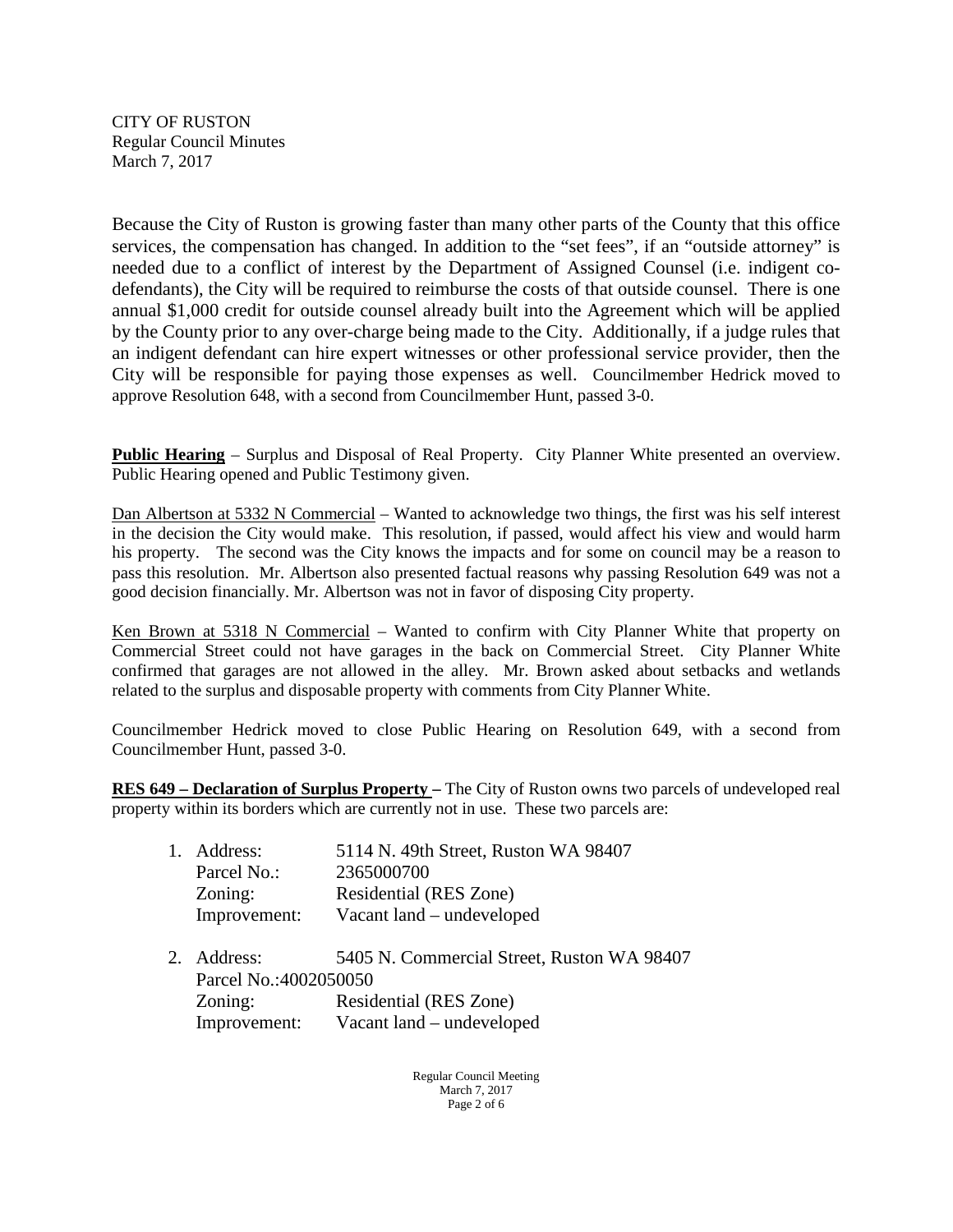The Mayor and Planning Director do not anticipate any city use for either of these parcels and recommend that the Council consider declaring both of these properties "surplus" and directing their sale on the open market for fair market value. March 7, 2017

Under Washington law, the City has the right to sell surplus property. The process for sale of surplus real property is as follows:

#### 1. Hold a public hearing.

The Council is required to hold a public hearing on whether the property should be declared surplus. This is required for property valued at \$50,000 or more and for any property of any value that was purchased by a city utilities department.

While not utility properties, both parcels of real estate are each valued at more than \$50,000, therefore a public hearing is required. The City has complied with the State law requirements for noticing the public hearing by publishing notice of the public hearing a minimum of 10 days (and no more than 25 days) prior to the hearing in the City's Official Newspaper. Such notice included the information required by State statute. A copy of the Public Hearing Notice is attached to this Agenda Bill. In addition to publishing notice, the City also sent press releases about the public hearing to the Tacoma News Tribune and Tacoma Weekly and posted copies of the Notice on the Announcement Board at City Hall, at the Mary Joyce Community Center and on the City of Ruston Website.

# 2. Consider whether the properties should be declared "surplus".

After the public hearing, the Council should consider whether the property is no longer needed by the City for governmental purposes and may be sold. If the City Council determines that the property is not needed, passage of Resolution No. 649 declaring it surplus would be the next step.

# 3. Consider how the property, and under what conditions, the property may be sold.

Resolution No. 649 also outlines how these properties will be sold. The Council has authority to direct the method of sale (i.e. auction, take bids, listed for sale, post on website of its availability, etc.) as well as the person whom is delegated to oversee and implement the sale. *However,* the property must be sold for "fair market value" to ensure that the price accepted does not amount to a prohibited "gift of public funds."

Resolution No. 649 directs the Mayor to (1) obtain an appraisal of the properties; (2) place the properties on the open market (including hiring a listing agent if desired); and (3) bring any offers to Council for consideration for discussion prior to acceptance.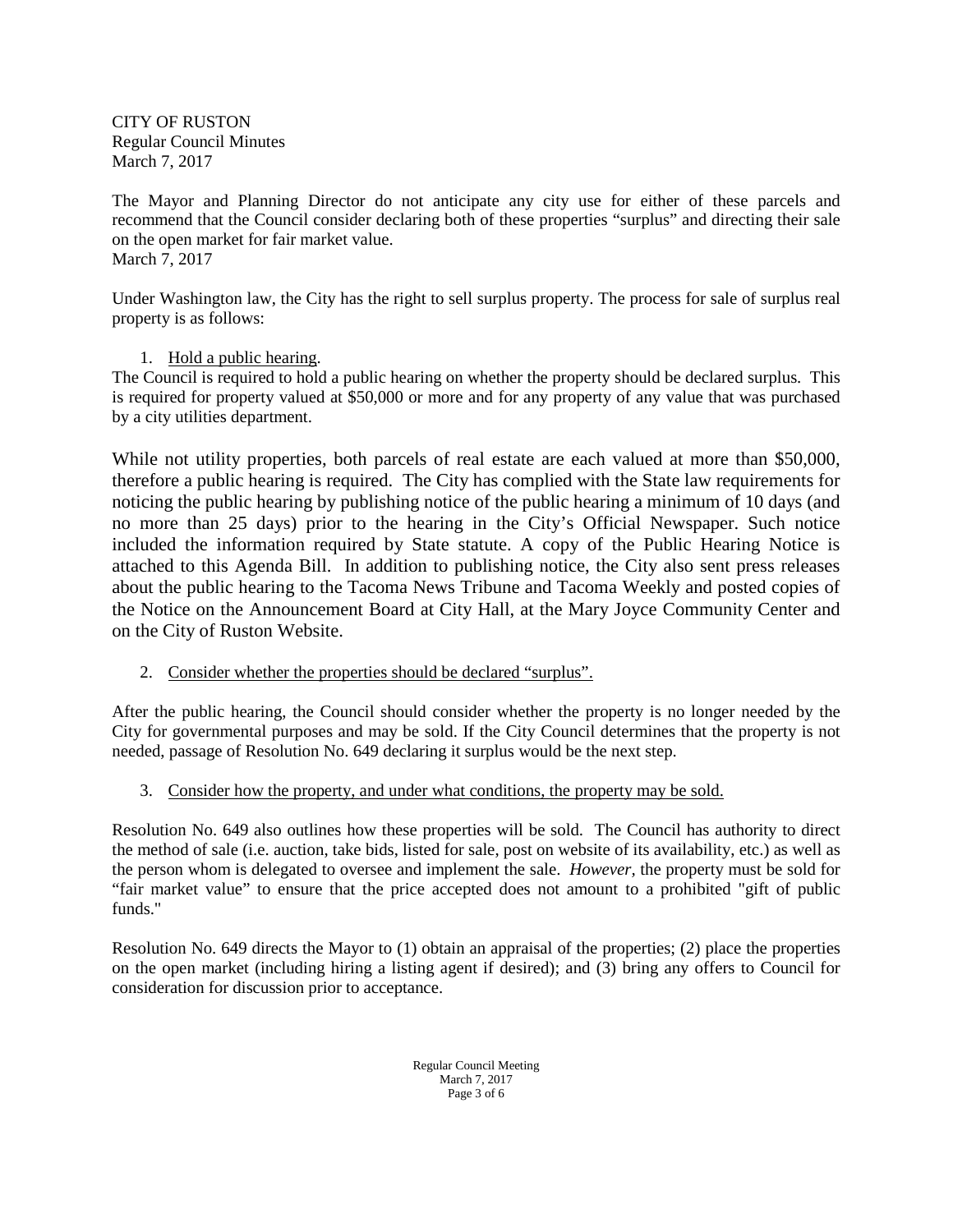In addition, the City Council can add provisions to the Resolution to have additional land use control over the development and that term can be part of the offering. However, any additional requirements on the property may affect its value and will need to be considered by the appraiser in informing the City as to the fair market value of the property.

The Planning Director recommends that the City put the following conditions on the sales of these parcels which will make the development more consistent with the City's vision for residential areas:

Parcel 1: 5114 N. 49th Street, Ruston WA 98407

The City should require that any home developed on this lot have a front porch of a minimum depth of 8-feet which is at least as half as wide as the overall width of the main structure.

Parcel 2: 5405 N. Commercial Street, Ruston WA 98407

The City should require that any home developed on this lot have a front porch of a minimum depth of 8-feet which is at least as half as wide as the overall width of the main structure.

This property should also not be permitted to develop a garage in the front of the lot. Although this parcel is not a corner lot and doesn't have alley access, due to the topography and width of the lot (the lot is approximately 65' wide which is 20' wider than the code minimum of 45'), there is ample room to provide a driveway along one side of the home to a rear yard detached or attached front, or side-loaded, garage. Due to the lot sloping down from the street, it is well suited to a daylight basement level flat-roof side-loaded garage with patio space above at the main floor level.

In addition, the Council could require that the lot or lots be developed within a certain timeline, i.e. the lots shall be developed within 24 months of closing.

The Council should give direction if it desires to place these requirements onto the lots are part of the sale.

Declaring these properties surplus and selling them will take unproductive property in the City, allow it be sold and developed, and will bring revenue into the City based on both the sale, the Real Estate Excise Tax, and any tax or other revenue that is generated by the development of these parcels.

After discussion, Councilmember Hedrick moved to table Resolution 649 and place it to the first council meeting on April 4, 2017, with a second from Councilmember Hunt passed 3-0.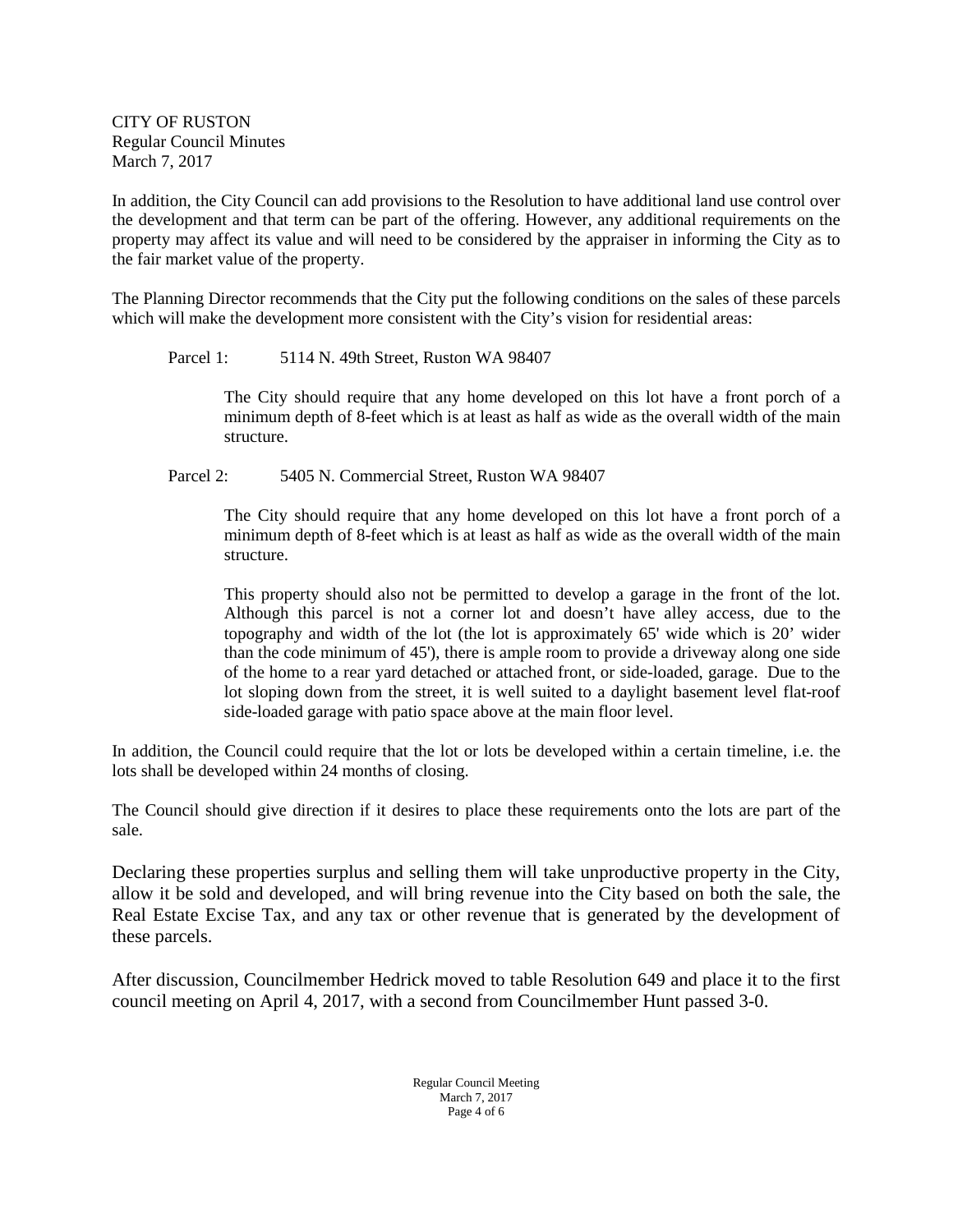**RES 650** – Ecology IAA for Ruston Way Tunnel - The City has an easement for the Ruston Way Tunnel which is had utilized for a city street right-of-way since 1915, however, this street was closed to the public in 2012.

The United States Environmental Protection Agency's (EPA's) Record of Decision for the Asarco Tacoma Smelter Superfund Site requires that the Ruston Way Tunnel be abandoned and either removed or filled to the extent practicable with suitable materials (such as residential soils), and that the ground surface over the tunnel be capped. Point Ruston, LLC, is a potentially responsible party under EPA's Record of Decision, and has already completed a portion of the filling but has stalled in completing the remainder of the work. Point Ruston has asserted contribution and cost recovery claims against the City for costs incurred and to be incurred for the Ruston Way Tunnel remediation.

In 2013, the Washington State Legislature appropriated \$400,000 to the Department of Ecology for the purpose of contracting for the cleanup and remediation of the former Ruston Way Tunnel. This appropriation was renewed in 2015.

The Department of Ecology and the City agree that the \$400,000 appropriation may be transferred from Ecology to the City, so that the City may, if it chooses to do so, remediate the Ruston Way Tunnel and areas related thereto. The Interagency Agreement (IAA) attached to Resolution No. 650 establishes procedures between Ecology and Ruston for obtaining these funds for the remediation of the tunnel and the surrounding area.

There are still a couple of blanks that Ecology will fill in, such as their internal agreement number and the contacts that the City will use in providing notice and sending invoices. These will be filled in by Ecology shortly.

If the City undertakes this remediation work, Ecology will reimburse the City for the costs up to \$400,000 provided that the work is done before the appropriation expires. The appropriation expires on June 30, 2017. Therefore, the City will need to work with the deadlines in order to ensure that the funding will not disappear prior to full cost recovery being made.

After discussion, Councilmember Hedrick moved to approve Resolution 650, with a second from Councilmember Hunt passed 3-0.

**CLAIMS/PAYROLL** – Councilmember Hedrick moved to approve Claims and Payroll, with a second from Councilmember Hunt, passed 3-0.